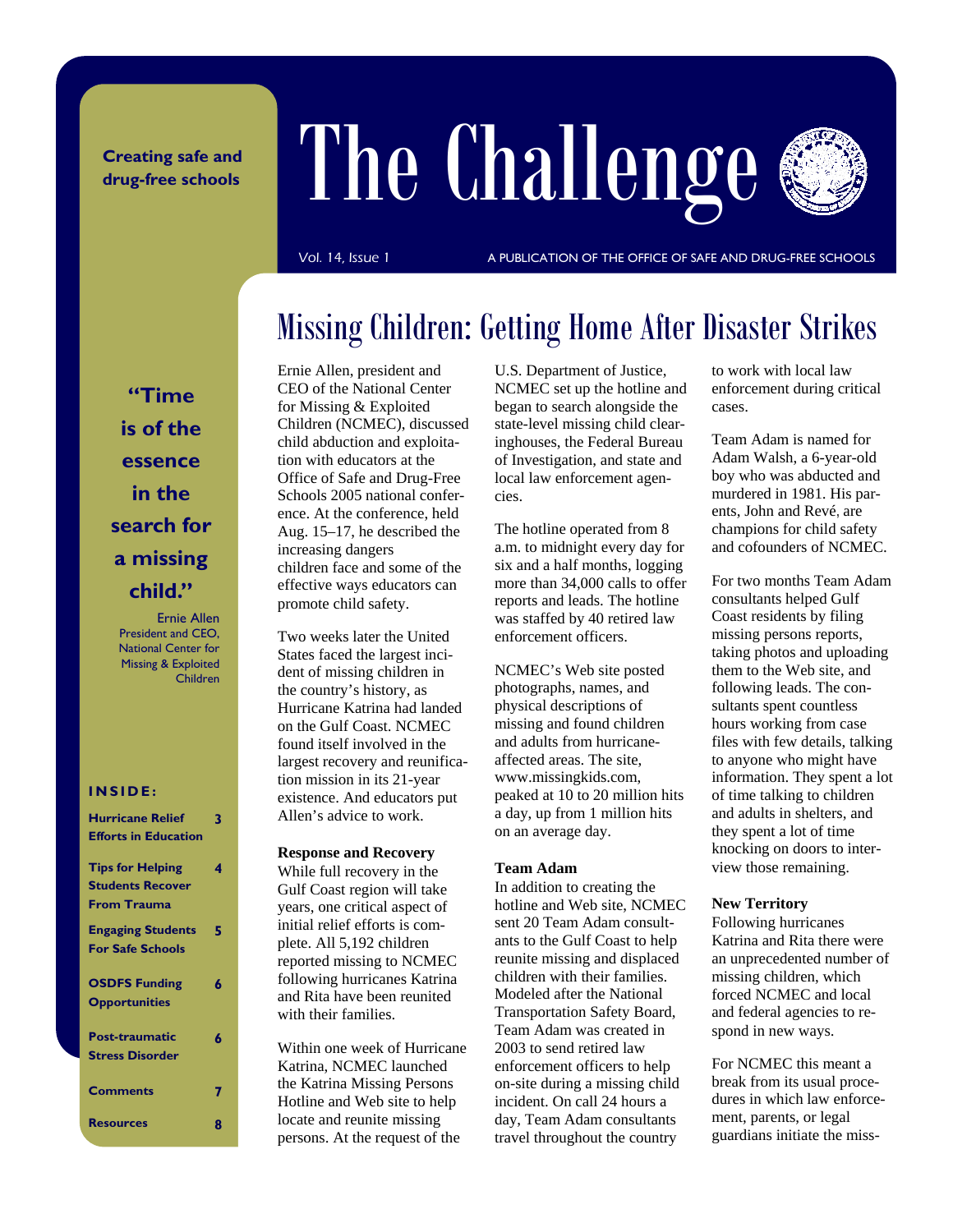

**Ernie Allen talks about child safety at the OSDFS 2005 national conference.**  *Photo courtesy of OSDFS.* 

*"This was a coordinated effort made possible by the dedication of many." Ernie Allen* 

### Missing Children (continued)

ing person's case. During the hurricane relief, the center often opened cases on entire families based on calls from relatives who said they hadn't heard from anyone in the family after the storms.

Families were separated during the storms, during rescues, or while waiting for evacuation, and many children ended up in shelters hundreds or thousands of miles from home. They had no idea where their families were and no way to reach them.

Evacuees were spread across 48 states and the District of Columbia, and there was no centralized database keeping track of each person's whereabouts. It was common to find a child in a Texas shelter whose parents were at a shelter in Louisiana or Georgia. And while the majority of missing children were safe, shelters and caregivers had no easy or efficient way of easing worried minds.

Another complication was that floodwaters destroyed photos, birth certificates, and other vital records. And afterward many children were staying with relatives or unrelated guardians who didn't necessarily have critical information to help reunite children with their parents. Proving identification and custody was sometimes difficult.

The most difficult cases involved the young children who became separated from caregivers and arrived at shelters with no adult supervision. Many of the littlest ones were too shocked or scared to remember their names or any information that could help investigators find their parents. NCMEC assisted with 45 cases of unaccompanied children, all of which were resolved by early October.

Many partner agencies helped NCMEC to put the separated families back together. In addition to working with federal and state law enforcement agencies, NCMEC worked with the American Red Cross, Angel Flight America (a nonprofit network of private pilots who provide free flights for medical treatment or during national crises), and the media during recovery.

Volunteers gathered information and comforted evacuees at shelters. Some families were reunited through donated flights. CNN and the CBS network donated airtime to photos and stories of missing children.

Magazine and newspaper articles made it possible for people around the country to help reconnect families. Many times a student or teacher recognized a transplanted child from a story or a photo and then contacted NCMEC to give the child's new whereabouts.

Schools played a vital role by welcoming displaced students as quickly as possible after the storms. Schools were able to enroll evacuees without the usual documentation, giving

students some normalcy while trying to find their families.

Several NCMEC corporate sponsors, such as American Airlines, Canon USA, Sprint Nextel, and Lifetouch National School Studios, provided valuable equipment and services such as cameras, cell phones, and school photos.

#### **Day of Celebration**

The last missing child was reunited with her family on March 16, 2006. Cortez Stewart, who is 4 years old, became separated from her mother, Lisa, and five siblings during the evacuation of New Orleans. Cortez was with her godmother, Felicia Williams, and went to Atlanta while her mom and siblings ended up in Houston.

During those six months, both mother and godmother were trying to find each other but had no luck until NCMEC became involved. Using information from the godmother's former employer and expansive databases, NCMEC found the godmother's relatives in Georgia. From there, the U.S. Postal Inspection Service helped NCMEC find the godmother's correct address and phone number.

The reunion marked a day of celebration and triumph according to Ernie Allen. "We are thrilled the National Center could play such a vital role in bringing families together in the aftermath of such a devastating disaster."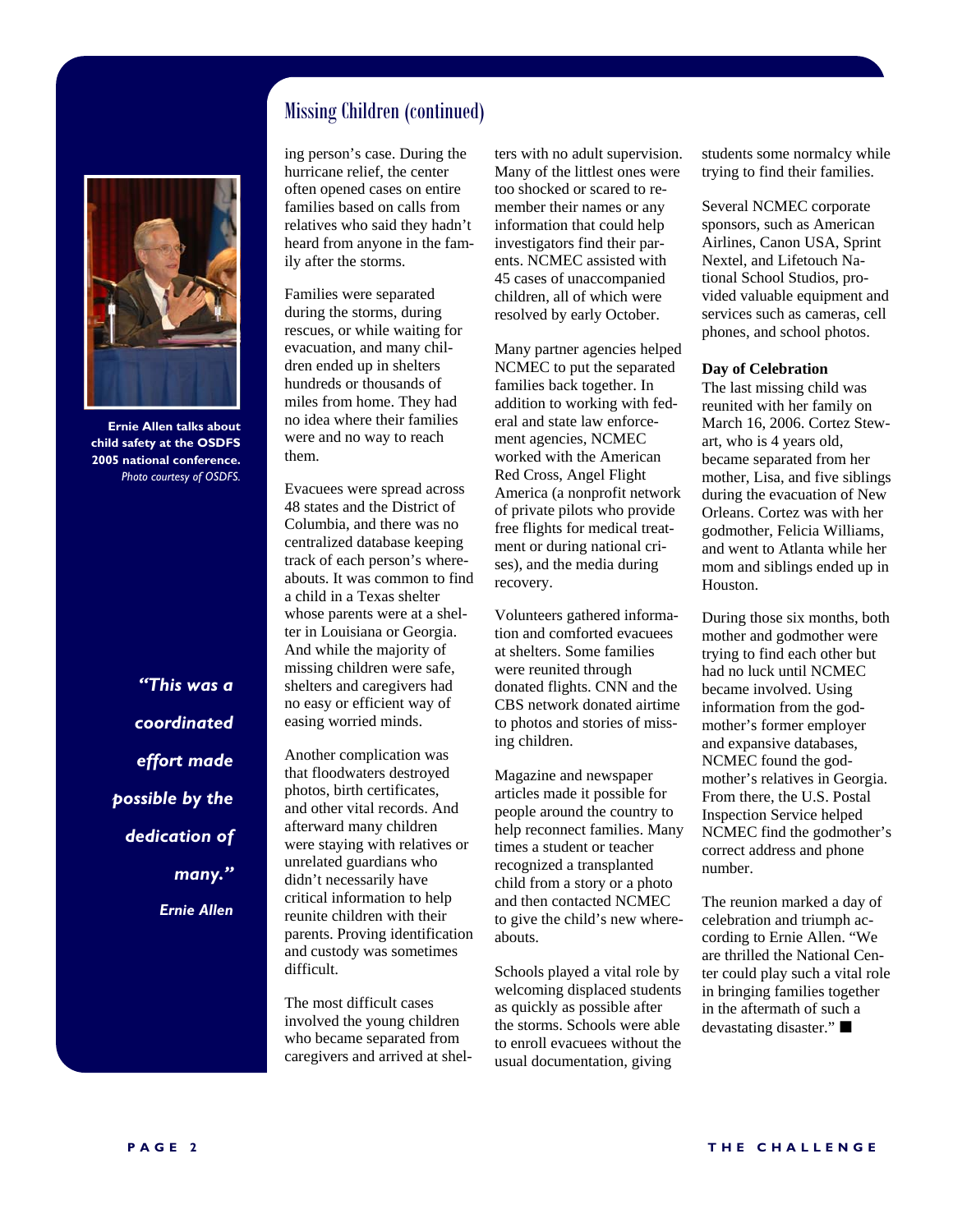# Hurricane Relief Efforts For Education in the Gulf Coast

More than 1,100 schools along the Gulf Coast were closed within weeks of the start of classes this school year. Hurricanes Katrina and Rita left 372,000 students unable to attend school and many of them homeless.

Since September, the U.S. Department of Education (ED) has responded with relief efforts to ensure that these students continue their education with the least disruption. Working closely with the Federal Emergency Management Agency (FEMA), the agency responsible for temporary facilities and rebuilding schools, ED has organized funding, supplies, policy waivers, and resources to help relief and recovery efforts.

To help rebuild K–12 education across the devastated region, President Bush signed the *Hurricane Education Recovery Act* into law in December. The legislation authorized \$1.4 billion for three new grant programs to help public and private schools to reopen as quickly and effectively as possible.

In January, U.S. Secretary of Education Margaret Spellings announced that more than \$253 million from the *Immediate Aid to Restart School Operations* program was available to the state education agencies (SEAs)

in Alabama, Louisiana, Mississippi, and Texas.

These four SEAs will use this funding to help local school districts and nonpublic schools defray expenses related to the reopening and restart of operations. Funds also will aid the reenrollment of students in the elementary and secondary schools that serve hurricane disaster areas.

In March, Secretary Spellings and Federal Coordinator of Gulf Coast Rebuilding Donald Powell announced that \$1.1 billion in funding remained, including an additional \$496 million for the restart program.

The *Hurricane Education Recovery Act* also funds two other grant programs:

• The *Emergency Impact Aid for Displaced Students* program provides \$645 million to assist local education agencies with the cost of educating displaced students enrolled in public and nonpublic schools during the 2005–06 school year.

 Forty-nine states and the District of Columbia are eligible for funding under this program.

• *The Assistance for Homeless Youths* program provides \$5 million in funding to SEAs to

address the needs of homeless students displaced by hurricanes Katrina and Rita.

In addition to funding, ED created a Web site called Hurricane Help for Schools to serve as a clearinghouse for information, resources, supplies, and donations. Schools can post their needs, and agencies or individuals can donate supplies. As of March, more than 650 matches were made using the site.

In March, six months into the recovery, K–12 enrollment in New Orleans was about 30 percent of what it was before the hurricanes. ED and other federal agencies continue to "do what it takes" to help rebuild.



Secretary Spellings visits displaced students at Pin Oak Middle School in Houston. *Photo courtesy of U.S. Department of Education.*

### *\$1.4 billion has been set aside to rebuild and improve the education system in the Gulf Coast.*

### U.S. Department of Education Resources: Hurricane Help for Schools

Visit www.hurricanehelpforschools.gov for the following ED resources:

- Information on Hurricane Ed. Recovery Act Programs
- Immediate Funding for Hurricane-Affected Schools
- Hurricane Education Recovery Act (Dec. 30 Policy Letter)
- Postsecondary Students, Borrowers and Schools
- Tips for Helping Students Recovering From Traumatic Events
- Trauma Hotline
- School Building Information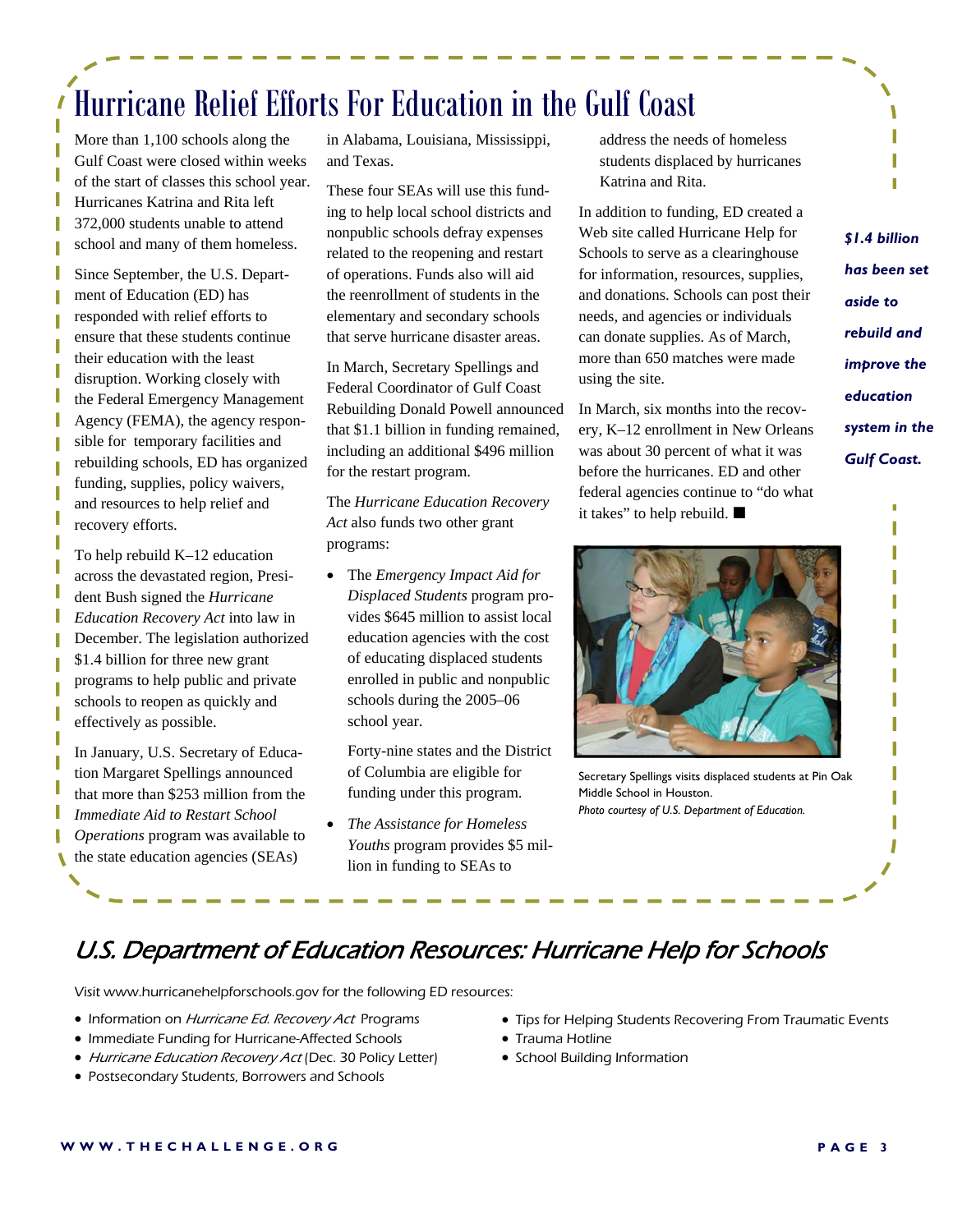### Tips for Helping Students to Recover From Traumatic Events

### **TIPS FOR PARENTS**

Children will react in their own way and in their own time to their disaster experience. Most reactions are normal and typically go away with time. Parents should be observant and consider professional help, though, if severe reactions persist.

- Comfort clinging children and reassure them they are safe—once they feel safe, they'll begin to let go.
- Listen when children need to talk about a traumatic experience.
- Provide opportunities for children to feel in control when their environment has felt out of control—such as choosing food, clothes, what games to play.
- If children have trouble sleeping after a traumatic event, provide a temporary change in sleeping arrangements, and then move back to pre-disaster bedtime routines.
- Children feel safe if normal rules apply during traumatic events.
- Visit a new school with your child before enrollment.
- Establish daily routines as soon as possible.

#### **TIPS FOR TEACHERS**

Teachers are among the most important adults in the transition and recovery of students affected by a natural disaster or other crisis. Their efforts will begin to give students a sense of stability, security, and belonging. Not only will students look to teachers for support, but the learning process and social environment of the classroom can contribute to students' ability to cope.

- Ensure that displaced students feel welcomed and supported and that they are not bullied or ostracized.
- Reassure students that they will be okay.
- Maintain consistent and fair discipline.
- Provide flexibility such as extra time to do work.
- Show empathy for what they are going through and make time to listen.
- Allow them to keep in contact with others who survived the disaster.
- Provide a variety of methods and opportunities to express their reactions for the disaster.
- Create opportunities for students to help others.

#### **TIPS FOR ADMINISTRATORS**

The early decisions educators make during a crisis will have far-reaching implications for both displaced students and the overall school climate.

- Support parents who have difficulty separating from their children.
- Sponsor parent gatherings so parents have a place to meet each other.
- Recognize a wide range of students during assemblies with a special focus on making new students feel valued.
- Provide extra support for staff, including staff development for helping disaster victims, as well as time for teachers to meet and share frustrations.
- Be flexible and adaptable in an interim dynamic environment.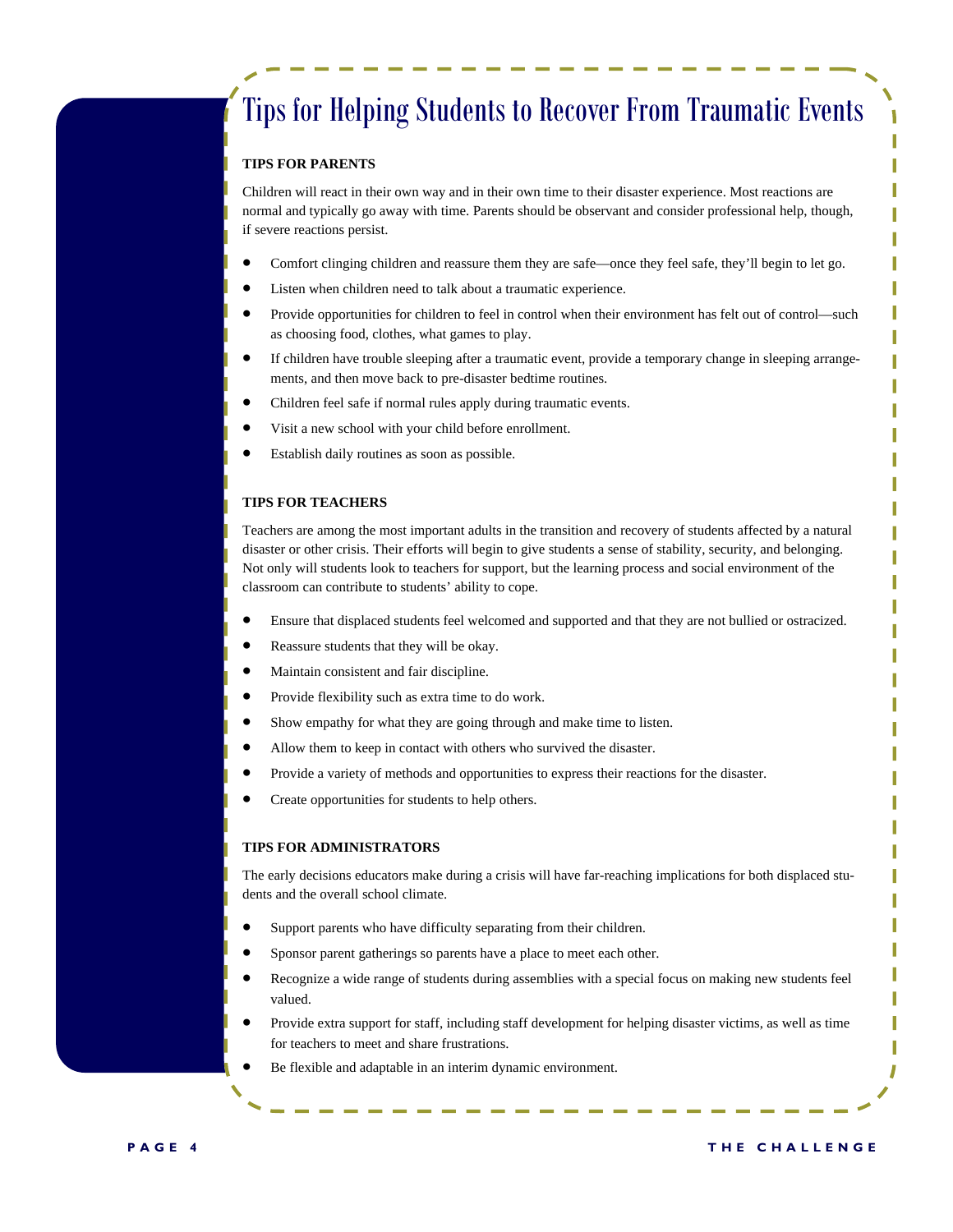### Engage Students to Keep Schools Safe and Drug-free

*By Terry Pickeral* 



*©2006 Jupiterimages Corporation* 

Today, more than any other time in our country's history, schools struggle to create safe learning environments for students. Policymakers, education leaders, teachers, and program administrators recognize critical roles each play in implementing effective programs. Unfortunately, students are often absent from these deliberations and decisions.

It is particularly worthwhile engaging students in policies and practices to create safe and drug-free learning environments. With more ownership for decisions, students will be more supportive.

Students can contribute to school deliberations and decisions when the following elements are in place: genuine opportunities, sufficient preparation, honest feedback focused on improvement, and a culture and climate of encouragement and equity.

Consider engaging students using the *ABCs of Engagement: Affective, Behavioral, Cognitive*. Affect, or emotion, is how students feel (enthusiasm, pride, or interest); behavior is what students do (persistence, effort, or attention); and cognition is how students think (information processing, problem solving).

The greater degree to which students manifest positive affect, behavior, and cognition, the more connected they feel to school. This connection contributes to safe and healthy school environments.

But, how can schools promote engagement? Positive student characteristics include their beliefs about competence and control, setting goals, and valuing education and social connections. School factors include the school climate, school organization and size, school composition, and classroom instruction.

Students from the Nursery Road Elementary School in Columbia, South

Carolina, exemplify this concept. They have spoken about their success in student engagement at various events, including the OSDFS national conference last summer. Students can contribute great ideas to school safety when given the opportunity, they said.

The students described their work in creating a school constitution focused on respect, safety, health, and achievement. Their school has seen positive outcomes from the collaborative process and from promoting the constitution's values.

If we are to create and sustain safe and drug-free schools, according to the Nursery Road students, the work starts with a focus on students. This ensures not only safe and drug-free schools but also safe and drug-free students now and adults in the future.

*Terry Pickeral is executive director of the National Center for Learning and Citizenship.* 

According to the National Research Council, schools are more effective when they offer the following:

- Challenging, individualized curriculum focused on understanding;
- Knowledgeable, skilled, and caring teachers;
- Learning-centered school culture;
- Supportive school community that provides a sense of belonging and opportunities to work with engaged peers;
- Strong ties linking schools to families and communities;
- Organizational structure and services that address students' nonacademic needs;
- Opportunities to learn the value of schoolwork for future education and career prospects.

Ī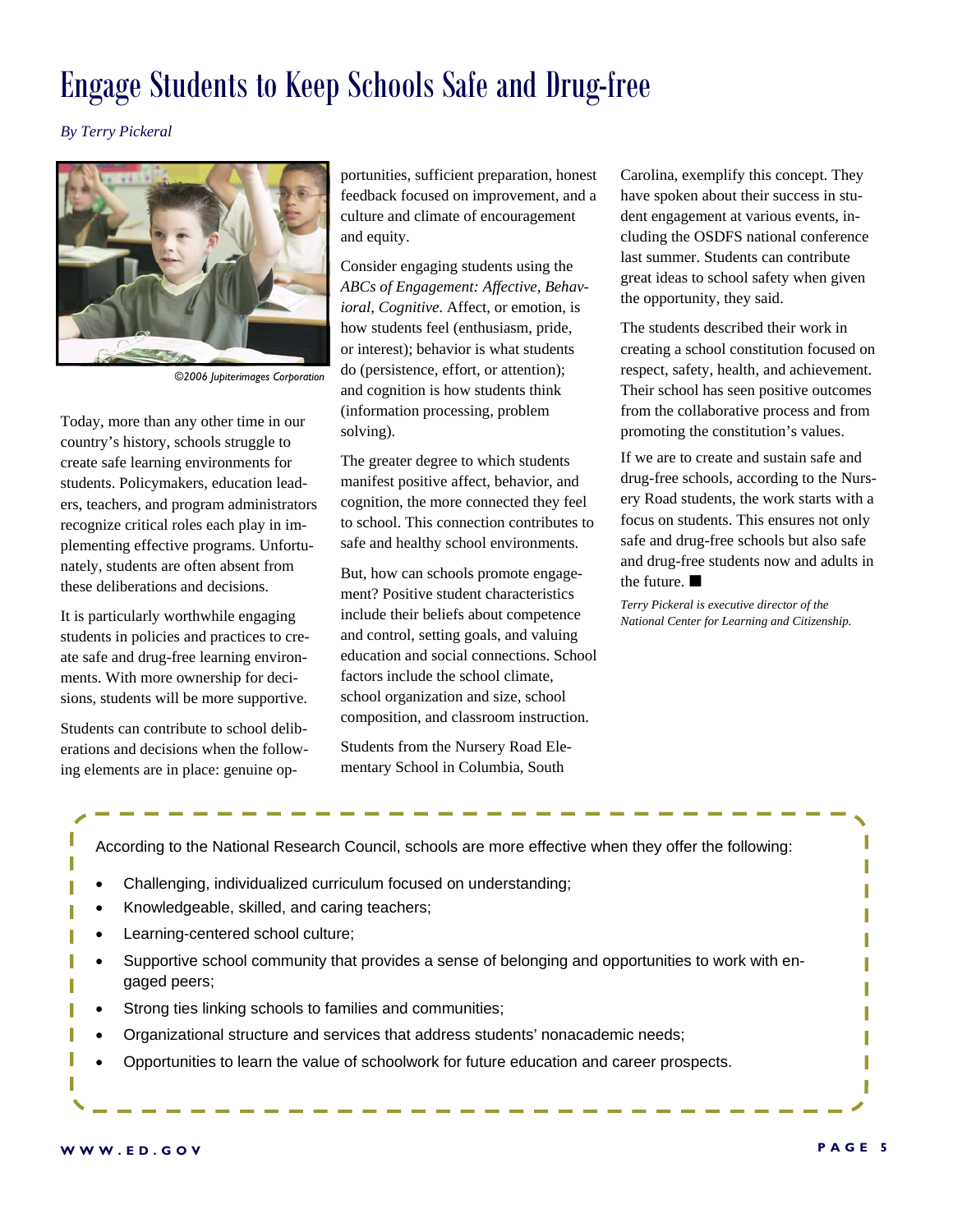## OSDFS Funding Opportunities

Good to Know…

When a grantee receives a new grant, copies of the final proposal should be sent to everyone who will be working on the project. It's important that everyone involved is made aware of the project expectations.

The following grant opportunities from the Office of Safe and Drug-Free Schools are still available as of June 1:

### **School-Based Student Drug-Testing Programs—84.184D**

Funds are available to develop, implement, or expand school-based drug-testing programs for students in grades 6 through 12.

This program funds 12 grants, with an average award of \$170,000. Contact: Robyn Disselkoen at osdfsdrugtesting@ed.gov. Learn more at www.ed.gov/programs/drugtesting/index.html.

### **Emergency Response and Crisis Management Plans—84.184E**

Funds are available to local education agencies to develop, strengthen, and enhance emergency response and crisis management plans. This includes training, exercises, purchasing equipment, and hiring contractors.

This program funds 105 grants, ranging from \$100,000 to \$500,000. Contact: Tara Hill at tara.hill@ed.gov. Learn more at www.ed.gov/programs/dvpemergencyresponse/index.html.

### **Grants for the Integration of Schools and Mental Health Systems—84.215M**

Funds are available to increase student access to high-quality mental health care by developing innovative programs linking school systems with local mental health systems.

This program funds 20 grants, with an average award of \$250,000. Contact: Dana Carr at dana.carr@ed.gov. Learn more at www.ed.gov/programs/mentalhealth/index.html.

For more information regarding these and other discretionary grant competitions, visit the Department of Education *Grants and Contracts* page online at www.ed.gov/fund. Here you will find other funding opportunities as well, application procedures, and answers to common questions.



*©2006 Jupiterimages Corporation* 

### Post-traumatic Stress Disorder: Katrina's Effects Linger

The immediate dangers and trauma are over, but damage from Hurricane Katrina lingers beyond the ruined neighborhoods in Gulf Coast cities. While most residents have recovered somewhat—with new places to live, new jobs or schools, and new clothes many of them will continue to feel the trauma for months or years.

Research on post-traumatic stress disorder (PTSD) shows that children who have witnessed traumatic events, such as violence or disaster, are vulnerable to long-term problems. Common reactions are fear, depression, anger, and distrust.

According to *Helping Children and Adolescents Cope With Violence and Disasters*

from the National Institute of Mental Health (NIMH), children's reactions vary according to age.

### **5 Years Old and Younger**

Typical reactions include a fear of being separated from parents, crying, screaming, and clinging. Children may also show regressive behaviors such as bed-wetting or fear of the dark. Children in this age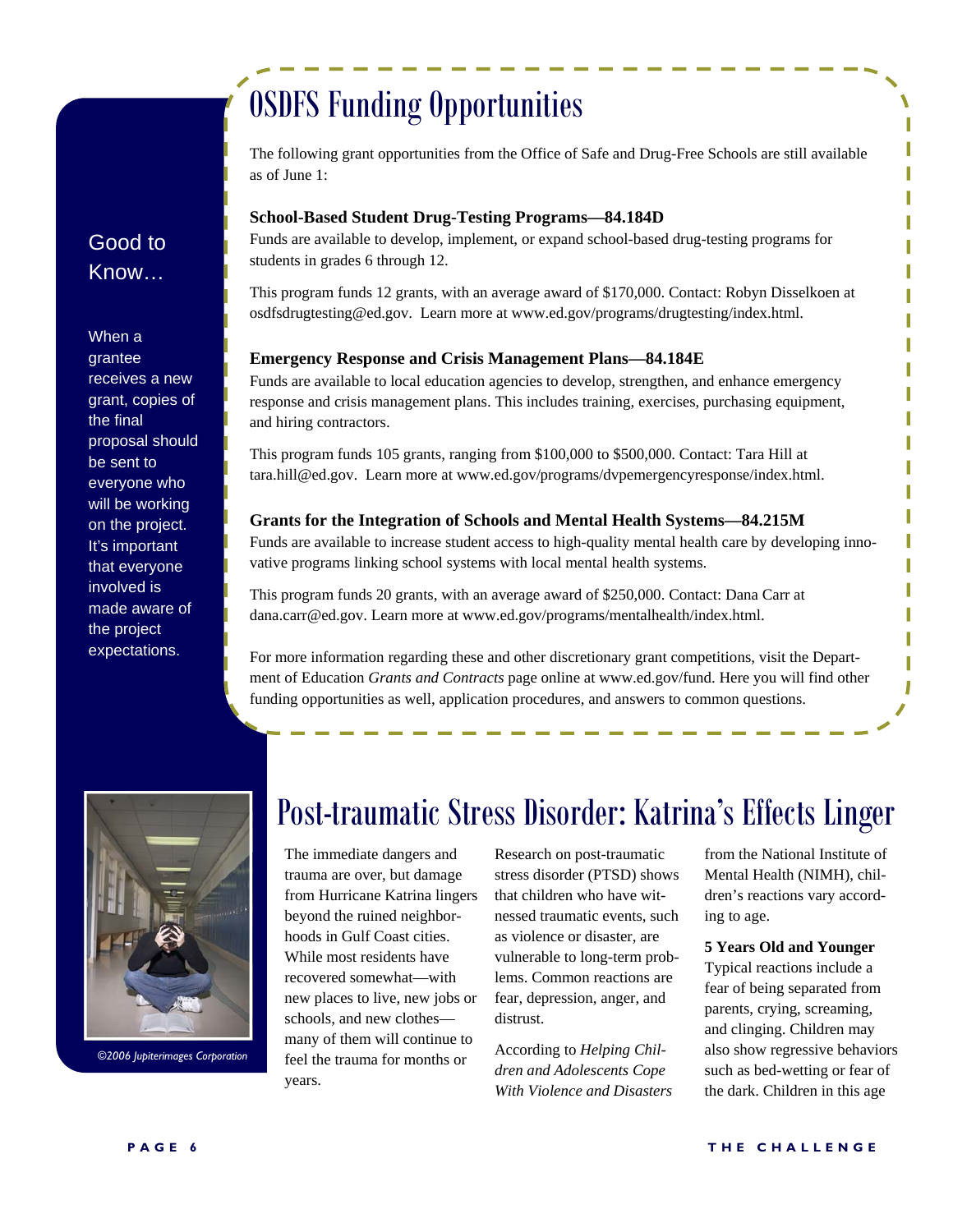### **Comments**

Questions? Comments? Suggestions? The Challenge is launching a new feature to include questions and comments from readers, and we need your feedback. Please send letters to editor Susan Lineberry by mail, fax, or email. Or visit The Challenge Web site to submit comments or ideas. Please include your name and city for publication, and contact information if you want a reply.

The Challenge c/o Center for the Study and Prevention of Violence 900 28th St., Suite 107 Boulder, CO 80303

(303) 492-1032 Phone (303) 443-3297 Fax E-mail: informationcnl@thechallenge.org www.thechallenge.org

### Post-traumatic Stress Disorder (continued)

group are particularly affected by the ways their parents react to the traumatic event.

### **6 to 11 Years Old**

Typical reactions include disruptive behavior, withdrawal, anger, irritability, and nightmares. They may feel depressed, anxious, or guilty, and they may complain of stomach or other aches.

### **12 to 17 Years Old**

Typical reactions are similar to those of adults, including flashbacks, nightmares, depression, substance abuse, or emotional numbing. They may become withdrawn and isolated, avoid school, consider suicide, and lose sleep. Adolescents may feel extreme guilt or fantasize about revenge.

Scientists do not know why some children suffer more, but adult support can be a great help during times of disaster. Teachers and school officials can be a steadying influence for traumatized children.

Some things you as an educator can do are:

- If you were involved in the event, give yourself time to react and prepare to talk about it with children.
- Give students the time and the opportunity to talk about what happened. But don't force a child who doesn't want to talk.
- Offer art and play therapy for the youngest students.
- Be sensitive to cultural differences. Some cultures don't allow expression of negative emotions.
- Talk about coping and problemsolving skills. Encourage children to use age-appropriate measures to control anxiety.
- Invite parents to meetings so you can talk about the event, how children are coping, and what everyone can do to help.

Students who do not recover within a reasonable time may be suffering from symptoms of PTSD. According to NIMH, the

condition is diagnosed when the following symptoms persist for more than one month:

- Reexperiencing the event either in play, nightmares, or distress over events similar to the trauma.
- Routine avoidance of reminders of the event or general unresponsive attitude.
- Increased sleep disturbance, irritability, poor concentration, easily startled, and regressive behavior.

A mental health professional experienced with child and adolescent trauma is the best resource for a child suffering prolonged anxiety.

To learn more about PTSD and to locate resources, visit www.medlineplus.gov. The site discusses hundreds of health topics and treatment options, along with a medical dictionary and directories to find local practitioners.

*Visit MedlinePlus at www.medlineplus.gov for more on PTSD.* 

*MedlinePlus offers the latest in health news and resources. It is sponsored by the U.S. National Library of Medicine and the National Institutes of Health.*